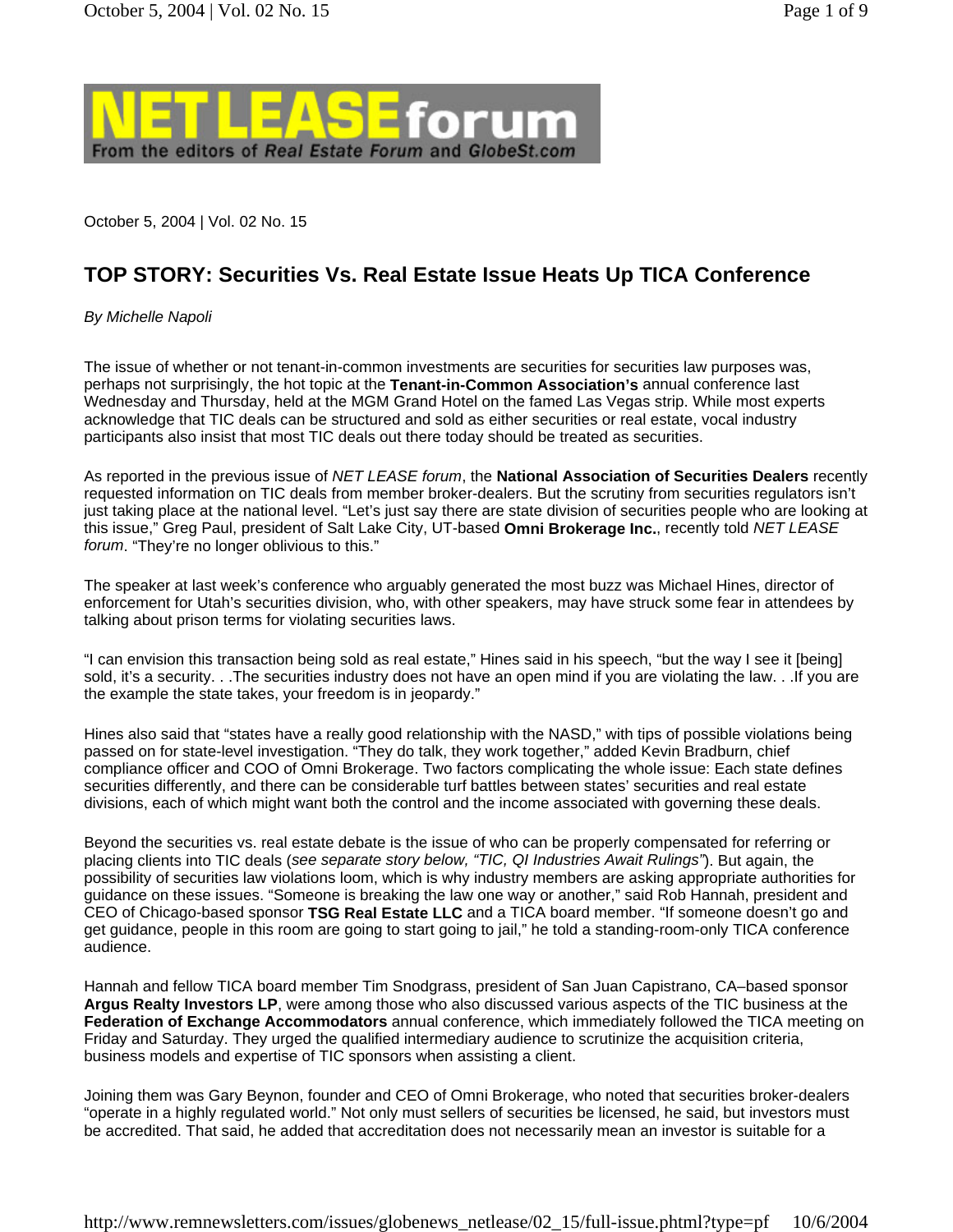tenant-in-common investment.

Further, Beynon warned that QIs need to be careful about being inserted into the TIC sales process when representing their clients. "There is a possibility of regulators looking into that," he said.

# **INSIDER: Atlantic Exchange Co.'s J. Patrick Dowdall**

### *By Michelle Napoli*

*J. Patrick Dowdall is managing director and co-founder of Atlantic Exchange Co., a Boston-based qualified intermediary and provider of 1031 exchange consulting and related services, as well as president of law firm Dowdall & Associates PC. NET LEASE forum editor Michelle Napoli sat down with Dowdall just prior to his taking office as president of the Federation of Exchange Accommodators at the organization's annual conference in Las Vegas last week. This year marks the 15th anniversary of FEA, which began with about a dozen members and now has several hundred.*



*I'm the first east of the Rocky Mountains, which is symbolic of some changes, says Dowdall*

### *Q: You're an attorney—I take it that's how you got into 1031 exchange work?*

*A:* I started doing 1031 exchanges in 1979, when there were very few transactions occurring. *FEA president*  It was before the deferred exchange regulations came out. So from '79 till 1994, I was an active attorney and did 1031s as well. Then they started to pick up. In 1998, I and another former partner started Atlantic Exchange because we thought that the time was right in terms of it really spreading. We started initially part-time and practicing law otherwise; currently we have 13 employees and expect to do about 500 exchanges for the year. We've seen this rise and exchanges becoming quite well-known.

### *Q: Given that you're in the Northeast, do you have any thoughts as to why the 1031/QI business, and more recently the tenant-in-common business, is more prevalent on the West Coast?*

*A:* Going back to 1984, when the deferred exchange provisions were enacted, escrow companies were the ones who did the closings in the West, particularly California. I guess out of history they started developing these transactions. . .and that just began the culture of it. You never had real estate closings like that, that were much more attorney-oriented, in the Northeast. At least, that's the way it's been explained to me, and I think it makes a lot of sense.

In terms of the tenancy-in-common industry, I think that's followed in terms of the comparison of the number of transactions; there are more in the West. Also, there has never been that much tenancy-in-common product in the Northeast. We just had a closing that I believe was the first offering in New England, in the Boston area. There's a number of reasons. There's not as much growth in the Northeast as in other parts of the country. Also, land values and property values are very high in the Northeast, so it makes it more difficult to find good deals to make work as a tenancy-in-common. But in terms of the 1031, the Northeast is clearly catching on. In terms of the growth in the FEA, we're looking at the East being the major source of growth. I'm the first president east of the Rocky Mountains, which is symbolic of some of the changes.

### *Q: So do you see interest among your QI clients in these deals?*

*A:* I think there's clearly an interest on the part of the clients. Like triple-net leased properties, they're passive, coupon-clipping type investments. When we talk to our clients who want us to help them find property, we ask them a lot of questions, including geographic preference. And the overwhelming majority begin with, 'I would like it to be within a three-hour drive.' Most people, even if they're not operating it, like to be in a position where they can take their friends and drive over and show them that 'this is my property,' or just to see how it's going. So there's that psychology at work, and as a result there's tremendous demand, but there has not been the product to meet that demand. I think there will be, though how quickly that will happen, I'm not sure. I've talked to some sponsors who are looking at properties that they hope to do.

### *Q: Does the tenant-in-common business come up much as an issue for the FEA's membership?*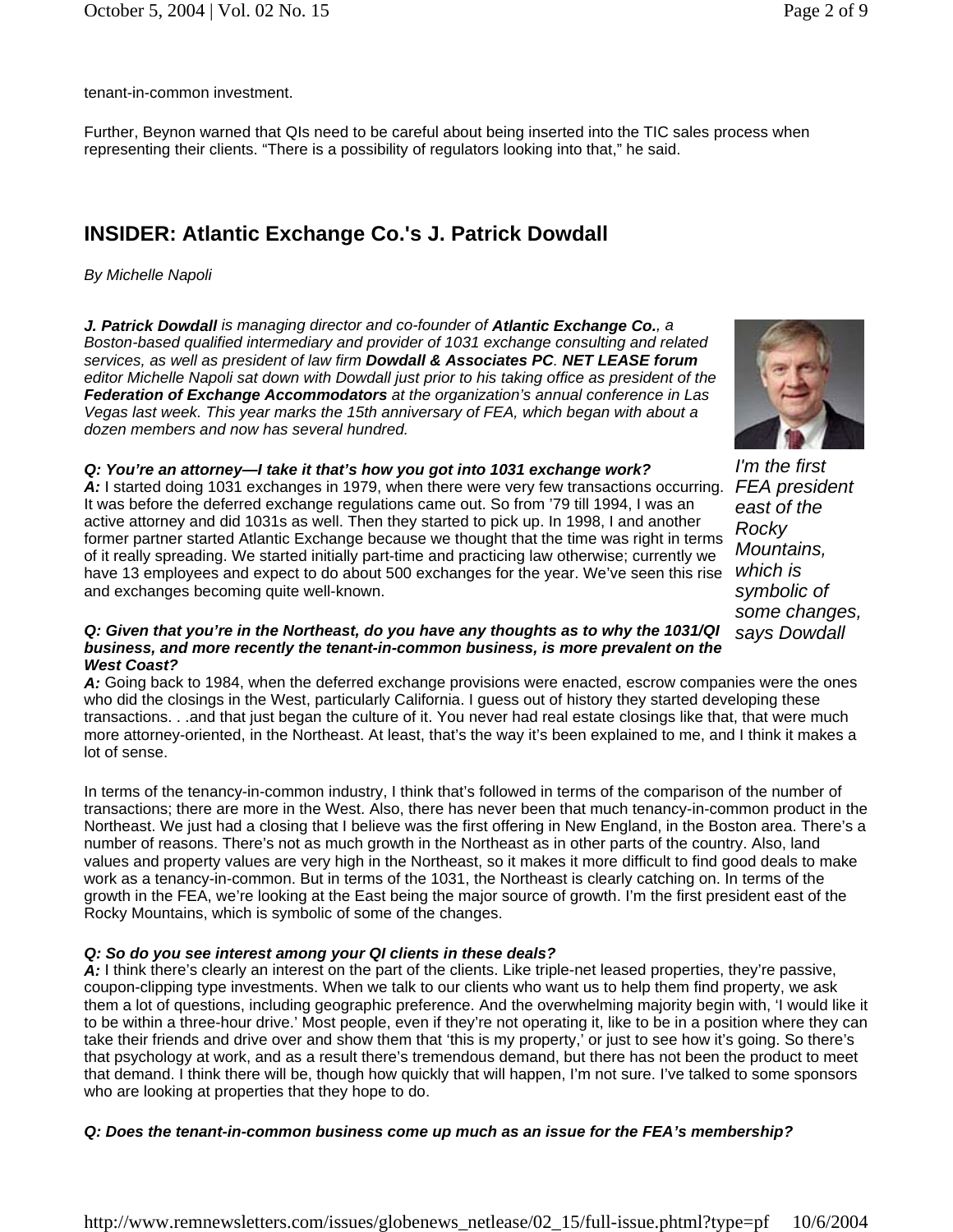*A:* You have some qualified intermediaries that are involved in looking for properties for clients. For those who don't, they are solicited by sponsors, maybe brokers, so they're very much aware of it and their clients may be looking at the properties and asking them what they think.

#### *Q: Are there any particular topics especially timely now for the QI industry, anything on the minds of your membership?*

A: The rules are always being developed; we've had within the last several months several significant IRS pronouncements that came out. That's something the QIs need to keep up with. In terms of any hot-button issues, Representative [Amo] Houghton (R-NY) introduced a provision that would have provided for a rollover rather than a qualified intermediary; that would have put qualified intermediaries out of business, but he has dropped that provision.

### *Q: What's on the FEA's agenda going forward?*

*A:* For the FEA, the focus is on more professionalization. We are an unregulated industry, so we are trying to boost the standards of people in the business. In the next year I see a continuation of that.

# **TIC, QI Industries Await Regulatory Rulings**

### *By Michelle Napoli*

The tenant-in-common industry awaits the **Securities and Exchange Commission**'s response to a request for a no-action letter allowing payment of fees to real estate brokers who refer their clients to TIC deals as long as there are also licensed securities dealers involved in the transactions. The request was made by Rob Hannah, president and CEO of Chicago-based sponsor **TSG Real Estate LLC**, who discussed it during last week's **Tenantin-Common Association** annual conference in Las Vegas, and the SEC's response is expected soon.

While experts say the ruling will have no effect on the broader securities vs. real estate debate, it is potentially significant in terms of sponsors' ability to source 1031 exchange investors working with real estate brokers on their relinquished and replacement properties. The **National Association of Realtors—**notably, the largest lobby in the country—has no official position on the TIC fees topic but is researching and discussing the matter internally.

Not only are there questions as to whether real estate brokers can appropriately receive any kind of compensation for helping place a client in a TIC deal, there is equal question as to whether securities dealers should also be real estate-licensed, given the dual nature of TIC

investments, Hannah said while participating in a panel discussion at the TICA conference. "We're trying to get guidance," said Hannah, who plans to share the SEC's response to the request with TICA members, though he stressed that his company, and not the association, has pursued and paid for the effort. "If they give us guidance, we'll have something to discuss on compliance."

A very small minority of TICA conference attendees—just two, according to a show of hands—expressed displeasure that the request was made at all. But while most industry participants are more than curious to find out what the SEC will rule on the request, sponsors other than TSG will not necessarily rely on it for their own deals. "A no-action letter has no precedential value," said Michael Fieweger, a partner in the corporate and securities group of Chicago law firm **Baker & McKenzie**.

At least one TIC sponsor is under review by the **National Association of Securities Dealers** with regard to referral fees. Long Beach, CA attorney David Griffith, who declined to name a client that is involved, tells *NET LEASE forum* that the review has to do with possible violation of NASD rules that prohibit member firms from participating in syndications with non-securities-licensed representatives. "A number of sponsors have been paying commissions [to real estate licensees]," says Griffith. "My client has a licensed real estate entity that is paying licensed real estate brokers real estate commissions. He's not having a securities firm pay real estate brokers securities commissions."



*If they give us guidance, we'll have something to discuss on compliance, notes Hannah*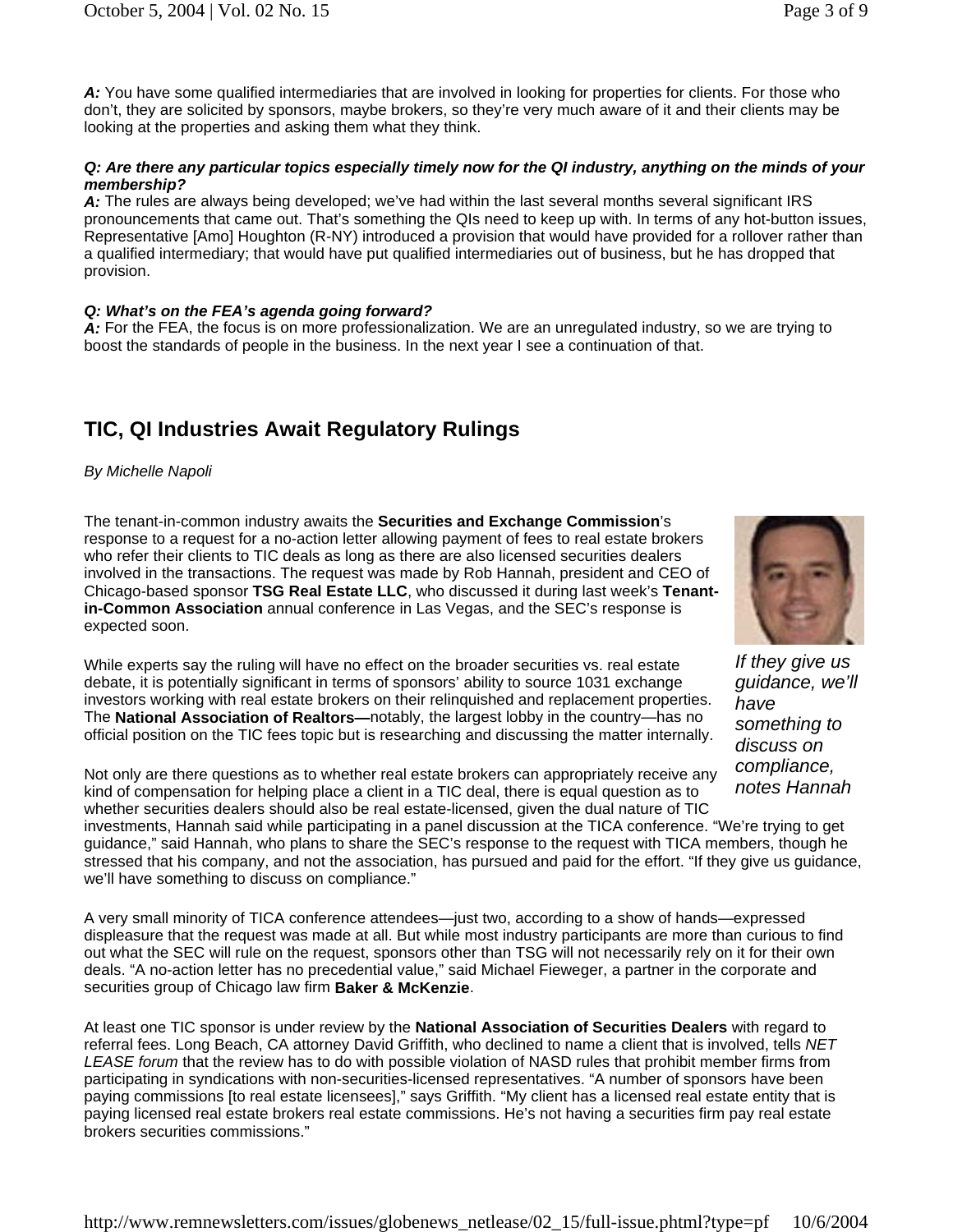Griffith was interviewed under oath by the NASD several weeks ago and awaits the outcome. "I've written a 15 page letter to the NASD on why I think they ought to get on top of this issue and cooperate with the industry, and create a safe harbor so that real estate brokers can participate in the process," Griffith adds. "There ought to be a way that both sides can earn transaction-based compensation."

Meanwhile, the qualified intermediary industry is awaiting final **Internal Revenue Service** regulations on reporting requirements for interest earned on 1031 exchange funds held in escrow while the completion of exchange transactions are completed. Andrew G. Potter, an Irvine, CA attorney speaking at the **Federation of Exchange Accommodators** annual conference last week, said the final regulations had been expected prior to the conference, but that since they were not complete, scheduled speaker A. Kathie Kiss of the IRS did not attend.

"They have told us they are ready to roll out something and they have told everybody will be sort of unhappy," Potter said. "We don't know what that means."

### **TICA Conference Attendees Take Home Advice On Entering Market**

#### *By Michelle Napoli*

More than 50 attendees sat in on a "New Sponsor Orientation" panel at the **Tenant-in-Common Association**'s conference last week to hear advice on getting into the TIC market, which continues to get more crowded by the quarter.

According to the discussion's moderator and panelist, **Omni Brokerage Inc.** president Greg Paul, in the third quarter there were about 42 sponsors selling TICs through the securities broker-dealer distribution channel; they raised a combined \$385 million of equity during the quarter. If fourth-quarter projections of \$585 million of equity are realized—actual equity raised has fallen short of projections for several consecutive quarters—that would put the industry on target for \$1.5 billion of equity raised during 2004. And that, Paul noted, would still be less than earlier projections. "Think of those numbers what you want," Paul said at the conference. "There are more sponsors and less money being raised [than projected]."

For those considering entering the TIC market, the panel offered extensive advice. Among the speakers and their advice:

• Jim Shaw, president and CEO of **CapHarbor LLC** of Beverly Hills, CA, recommended that among the attributes sponsors should have are a focused approach with a specialization in property type, solid relationships to source deals, established lending sources with experience in financing TIC deals and the financial capability to fund deals as sponsors. "There's a whole layer of additional costs," Shaw noted, including securities-related fees and the costs of preparing private placement memorandums—the latter being "not an easy undertaking." He also advised: "TIC properties are securities for sales purposes. Get over it—if you can't, don't get in this business."

• Timothy C. Nichols, president of Atlanta-based Realty Services of America Inc., expanded on the costs of being a TIC sponsor. Critical to the business, he said, is a deep organization of people dedicated solely to TICs as well as systems and procedures in place. "There is just so much minutiae involved in bringing one of these deals to the market," he said, "that if you don't have clear processes, you're going to screw it up."

• Kevin Bradburn, chief compliance officer and COO of Omni Brokerage Inc., told the audience that the time line for becoming a sponsor and bringing a deal to market is "longer than you think." Having established relationships with qualified counsel and broker-dealers is important, he said, and having third-party due diligence done on a deal can be time consuming. While demand for TIC product is increasing, so too is the number of sponsors, he said, suggesting that the day will come when it will not be as easy to raise equity as it has been.

• Todd Harrison, senior consultant with Snyder Due Diligence Services in Columbia, MD, detailed the kinds of information third-part due diligence providers review, saying such a process "can be a high hurdle." Reputation, track record and policies and procedures are key, he said, and such a review should be taken very seriously. His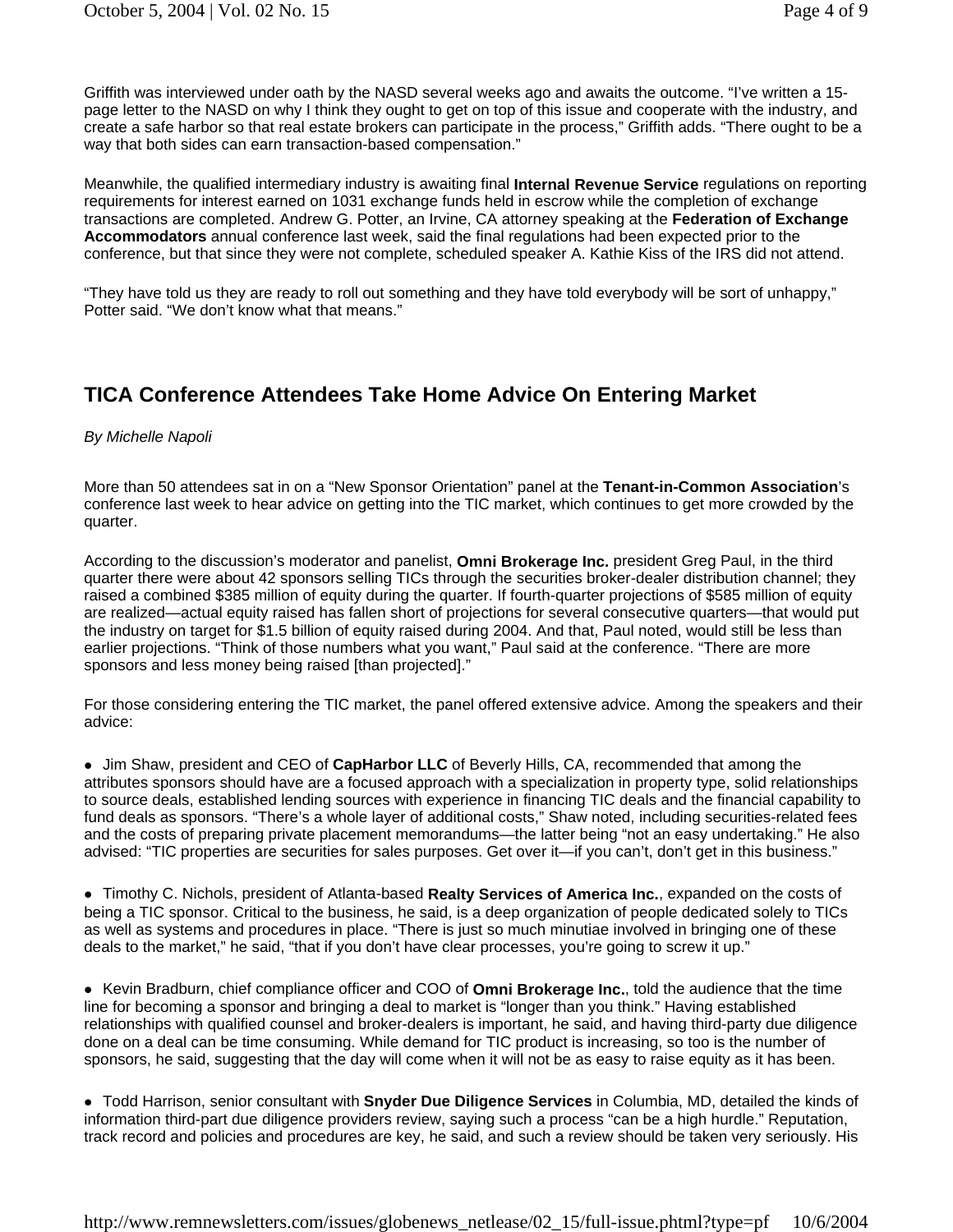clients want sponsors to be investor-focused, trustworthy, have good communication and an established track record and expertise.

**Finally, Louis J. Rogers, president of Triple Net Properties LLC** in Santa Ana, CA, stressed the importance of a well-done private placement memorandum, which he likened to an insurance policy for sponsors. "Done appropriately, it only puts your investor to sleep. Done better, it kills them," he said. "Somewhere in the middle, there is full and fair disclosure." In addition to going over the basic sections of a PPM, he also noted that if something should change after a PPM is completed, say a financing rate is locked in or a tenant goes dark, a supplement to the PPM must be prepared.

### **Chart: National Net Lease Market 2Q 2004**

The latest, second-quarter figures from the Korpacz Real Estate Investor Survey are relatively unchanged from those of the first quarter. The average marketing time for net-leased properties continues to fall, down to 3.67 months from 3.86 months in the first quarter. Just one year before, the average marketing time was 5.08 months. Cap rates continued to slide, down to 8% from 8.28% in the first quarter 2004 and 8.6% in the second quarter of 2003.

## **Short Takes**

*By Michelle Napoli* 

### *Toys "R" Us Sells NJ Asset*

Corporate trading firm **Active International** and partners purchased the former **Toys "R" Us** operations center at 225 Summit Ave. in Montvale,

NJ for \$15.4 million. The toy retailer—currently in the

throes of reconfiguring its business—purchased the 130,000-sf office property in 1998 with plans to move its corporate headquarters there, but ultimately relocated its HQ to Wayne, NJ in 2002. The 37-acre site can accommodate another 200,000 sf of office, already approved. In addition to Active, the purchasing entity includes **Paragon Realty Group, Ivy Realty** and **Urdang Associates**. Toys "R" Us was represented by **CB Richard Ellis**.

### *AFR Moves Ahead On Two Bank Portfolios; Sells Debt*

**American Financial Realty Trust** has made progress with two previously announced portfolio acquisitions. It completed its deal with **Wachovia Bank NA**, although in a revised and smaller form than what was initially publicized; it has purchased 140 properties totaling about 7.6 million sf for \$511.9 million. The portfolio is concentrated in the East with 93 bank branches and large and small office buildings; Wachovia will lease back about 4.7 million sf for 20 years and another 1 million sf on a short-term basis. Separately, AFR signed a definitive agreement for the acquisition—also slightly revised—of a major portfolio from **Bank of America NA**. This deal will give the REIT 252 bank branch and office properties totaling about 7.7 million sf for \$570 million and was expected to close by press time. BofA will lease back about 4.7 million sf for 15 years. Meanwhile, AFR plans to sell in a private offering \$125 million of 4.375% convertible senior notes due 2024, with an option to the purchaser to buy an additional \$25 million of convertible notes. Net proceeds are intended principally for the acquisition of additional properties, according to the company.

### *Legislation Eliminates Risk In Italian Lease-Backed Securitizations*

According to a recent report from **Moody's Investors Service**, recent legislation that eliminates rejection risk in

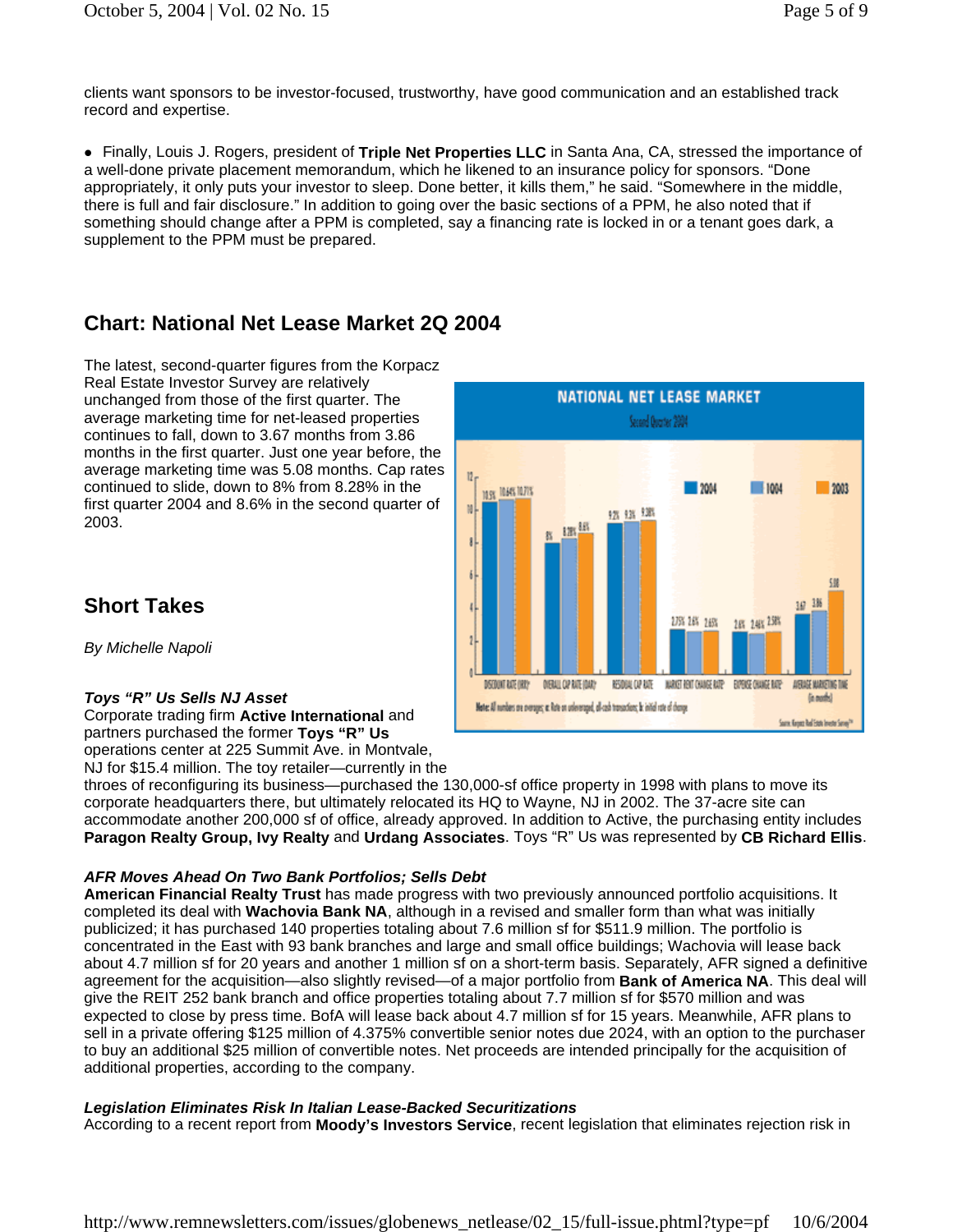Italian lease-backed securitizations has helped increase transparency of these deals and may stimulate the market, which has recently suffered a decline in volume despite a record year in 2002. The law, which went into effect in February, "should prove to be a very positive development for lease-backed securitizations in general, and for transactions involving sub-investment grade originators in particular," according to Valentina Varola, Moody's assistant vice president and analyst and author of the report. "Prior to the latest legislative amendment, Moody's factored rejection risk into its analysis of Italian lease-backed securitizations. This typically led to the most senior class being penalized, due in large part to the losses realized in default scenarios that most affected the Aaa class," Varola notes.

## **Recent Transactions**

### **TENANT-IN-COMMON**

An Atlanta warehouse and office building was the subject of the latest TIC deal put together by **Macfarlan Real Estate Investment Management**. The seller of the building, with 407,981 sf of distribution warehouse space and 33,388 sf of office space, was **Empire Distributors Inc.**, which leased it back. The purchase price was reportedly \$12 million.

**SCI Real Estate Investments** purchased University Marketplace (*see picture, right*), a 125,704-sf retail property in Pembroke Pines, FL, along with 10 TIC investors completing 1031 exchanges. The purchase price for the 85%-occupied property was \$15.09 million, including almost \$5.13 million of equity. The deal was sold as real estate; the TICs selected **Continental Real Estate Cos.** as their third-party property manager. SCI represented the buyers while **Black Rock Realty** represented the seller, **Regency Centers**.



*University Marketplace*

### **FINANCE**

First mortgage financing of \$1.2 million was arranged by **Marabella Commercial Finance Inc.** for the purchase of a **Kindercare Learning Center Inc.** property. Borrower and lender were not identified. The partial-recourse loan has a seven-year term and a rate of 6.125%, and is interest-only for two years, then amortizes over 22 years for the final five years before maturity.

### **INVESTMENT SALES**

As part of a reverse 1031 exchange, **SL Green Realty Corp.** has agreed to sell 17 Battery Place North in Manhattan to the **Moinian Group** for \$70 million, or about \$170 per sf. SL Green is similarly selling 1466 Broadway in Manhattan, and "substantially all resulting taxable income will be deferred through a reverse 1031 exchange into 750 Third Ave., a property acquired by the company in July 2004," according to the REIT. **Cushman & Wakefield** acted as SL Green's advisor in the sale of the Battery Park building.

**Krausz Cos.** purchased the 264,000-sf Crossroads Marketplace in Chino Hills, CA on the up-leg of a 1031 exchange. **Faris Lee Investments** represented both the buyer and the seller, **Steadfast Cos.**, in the deal. Challenges in the deal included finding a 1031 buyer able to pony up more than \$23 million of equity capital and assume a \$39-million conduit loan already in place, according to the brokerage firm. The property's tenants include **Bed Bath & Beyond, Best Buy** and **PetsMart**, and an additional pad currently under construction has not yet been fully leased.

**Inland Real Estate Sales Inc.** brokered the disposition of a **Big Kmart** store in Eureka, CA for **Eureka Mart LLC**. **Sebanc Family Trust**, represented by **Marcus & Millichap**, purchased the property for \$3.9 million. The store is triple-net leased through mid-July 2013, with four five-year renewal options.

Recent deals for **Lexington Corporate Properties Trust** include the \$29-million purchase of an office asset in Fort Mill, SC. The newly built 169,218-sf office building is net-leased to **Wells Fargo Bank NA** through May 2014.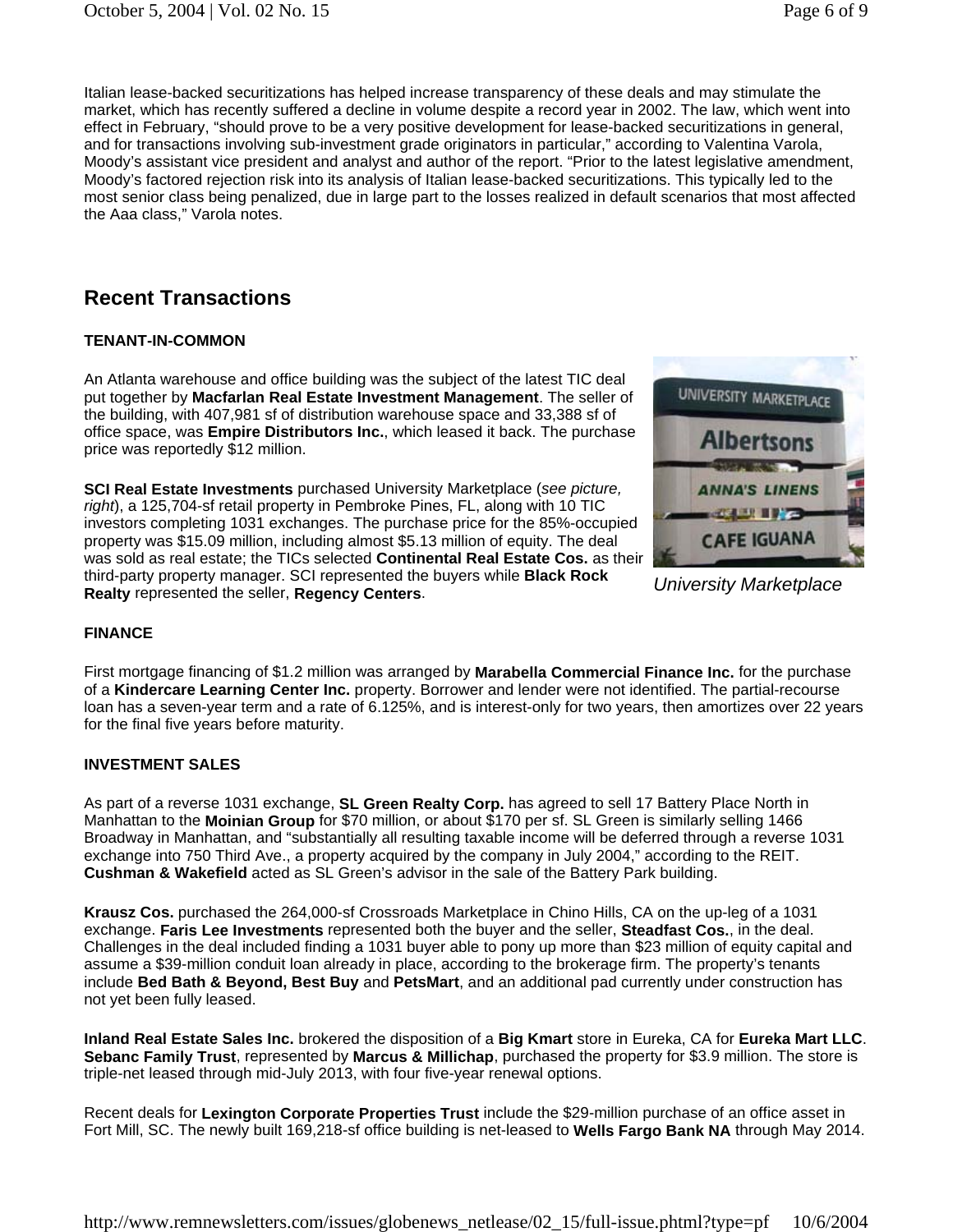First mortgage financing of \$20.3 million bears a 5.37% fixed rate.

### **Government Properties Trust** recently closed on two properties leased to the **General Services**

**Administration** in separate deals. It paid \$5.9 million—down from the \$6.8 million it went into contract for—to an unidentified seller for the Veterans Administration Outpatient Clinic in Baton Rouge, LA. Construction of the 30,000-sf facility was recently completed and the clinic began operations in June; the **Veterans Administration** occupies it under a modified gross lease through June 2019. Separately, GPT paid about \$19 million for the Hollings Judicial Center Annex in Charleston, SC. The GSA was reportedly the seller of the 61,000-sf building, part of the government-owned Charleston Federal District Courthouse complex. It is occupied by the **Department of Justice** under a modified gross lease that runs through July 2019, with two 10-year renewal options available thereafter.

**First Union Real Estate Equity and Mortgage Investments** has agreed to buy up to 16 triple-net leased properties totaling approximately 2.5 million sf in a portfolio deal. The seller is reportedly **Finova Capital Corp.** The purchase price of about \$91 million would include the assumption of roughly \$31 million of debt. The deal is the up-leg of a 1031 exchange; the equity will come from the net proceeds of the \$77.5 million sale of Park Plaza in Little Rock, AR.

#### **SALE-LEASEBACKS**

**Senior Housing Properties Trust** agreed to purchase 35 private-pay senior-housing properties in the Southeast, with a total of 1,880 independent and assisted-living units, and lease them back to **Five Star Quality Care Inc.** in a \$165-million deal. Five Star will continue to operate the properties under long-term, triple-net leases; rent payable will be \$14.9 million a year with increases beginning in 2006. The transaction will not be complete until Five Star has finished its \$208-million acquisition of **LTA Holdings Inc.**, formerly known as **LifeTrust America Inc.** and a private owner and operator of senior-living assets in the Southeast; the 35 properties are part of the LTA portfolio.

**W.P. Carey & Co.**, on behalf of **Corporate Properties Associates 16-Global**, paid \$37.7 million for a portfolio of eight manufacturing facilities; seven are in the US and one is in Calgary, Alberta. According to Carey, the saleleaseback is providing acquisition financing to the tenant, identified only as a leading North American manufacturer of residential exterior building products.

**Astrex Inc.** sold its 22,000-sf Plainview, NY headquarters building for \$1.5 million and continues to occupy it under a 10-year triple-net lease with a five-year renewal option. The buyer was **PlainVest LLC**, of which a majority of members are related to the company, including its chairman, CEO and president, and CFO. Initial base rent is \$8 per sf annually.

The **Midtown Niki Group** and **Jack in the Box Inc.** closed on a \$40-million restaurant property sale-leaseback. The purchase was financed with an acquisition facility from **California Bank & Trust**, while permanent financing was placed through **Standard Insurance Co.** Jack in the Box exercised purchase options on about 80 leased properties earlier in the year; including the deal with Midtown Niki, the restaurant chain operator and franchisor has disposed of all of them via sale-leasebacks "at more favorable rates," according to the company. **Upland Real Estate Group Inc.** recently brokered a Jack in the Box sale-leaseback for a private individual buying the property as part of a 1031 exchange. The 2,809-sf asset, in Rosamond, CA, sold for \$2.9 million.

One of **Lexington Corporate Properties Trust**'s joint venture investment programs closed on the sale-leaseback of **Specialty Laboratories Inc.**'s Santa Clarita, CA headquarters. The 187,262-sf office, R&D and laboratory facility, net-leased back for 20 years, cost \$47 million. First mortgage financing of \$28.2 million bears a floating rate of 250 basis points over Libor through the end of 2004, and then a fixed rate of 4.75% through maturity on Oct. 1, 2009.*—Michelle Napoli*

### **Executive Postings**

**Louis J. Rogers**, well-known as one of the leading experts in the field of 1031 exchanges